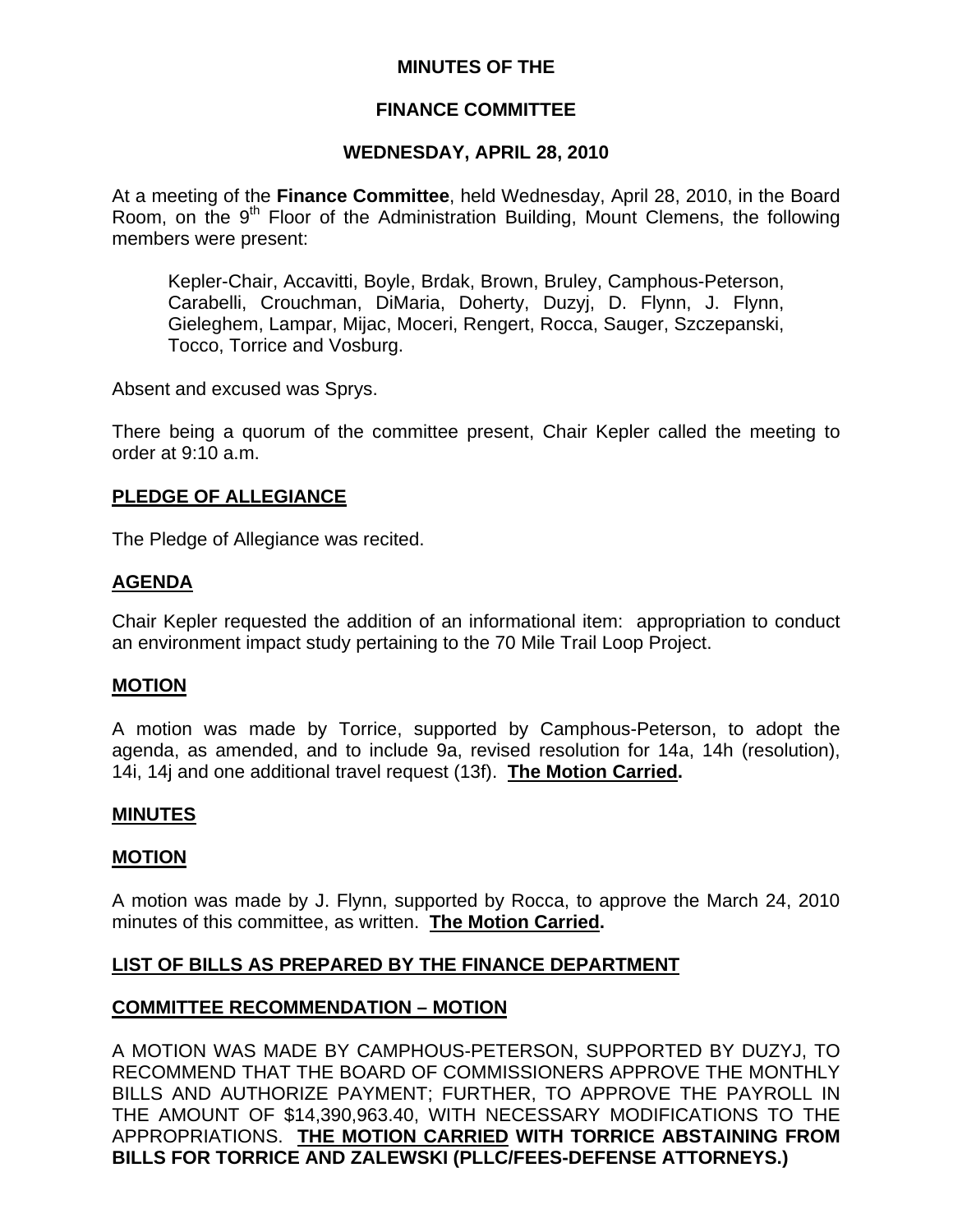# **REPORT BY DETROIT REGIONAL CONVENTION FACILITY AUTHORITY**

Walter Watkins, Interim Chief Executive Officer of Cobo Hall, Tom McNaulty, Interim Chief Financial Officer of Cobo Hall, and Joe Abdoo, Board appointee to the Authority, gave a presentation on the Authority's efforts to improve the facility and its operations.

The following commissioners spoke: Brown, Doherty and Gieleghem.

# **APPROVE 2010 EQUALIZATION REPORT**

## **COMMITTEE RECOMMENDATION – MOTION**

A MOTION WAS MADE BY SZCZEPANSKI, SUPPORTED BY VOSBURG, TO RECOMMEND THAT THE BOARD OF COMMISSIONERS APPROVE THE 2010 EQUALIZATION REPORT AS SUBMITTED BY THE EQUALIZATION DEPARTMENT;

The following commissioners spoke: Brown and Carabelli.

Commissioner Carabelli offered a friendly amendment: THAT THE EQUALIZATION DIRECTOR BRING BACK A RECOMMENDATION THAT WOULD BE PRESENTED TO COMMUNITIES REGARDING THE STREAMLINING OF ASSESSING DEPARTMENTS AND THE CONSOLIDATION OF ASSESSING AT THE COUNTY LEVEL. This was accepted by the maker and supporter.

Chair Kepler called for a vote on the motion and **THE MOTION CARRIED.** 

## **APPROVE REQUEST FROM PLANNING & ECONOMIC DEVELOPMENT DEPT. TO HOST A MEXICAN AMERICAN DELEGATION AND USE OF ADMINISTRATION BLDG. AND PARKING LOT (RECOMMENDED BY BUILDINGS, ROADS & PUBLIC WORKS COMMITTEE ON 4-19-10)**

It was noted that the resolution should read: Mexican and Mexican American Business reception.

# **COMMITTEE RECOMMENDATION – MOTION**

A MOTION WAS MADE BY J. FLYNN, SUPPORTED BY TORRICE, TO RECOMMEND THAT THE BOARD OF COMMISSIONERS CONCUR WITH THE REQUEST OF THE PLANNING AND ECONOMIC DEVELOPMENT DEPARTMENT TO ALLOW THE HOSTING OF A MEXICAN AND MEXICAN AMERICAN BUSINESS RECEPTION ON JULY 2 AND TO ALLOW THE USE OF THE ADMINISTRATION BUILDING AND PARKING LOT. **THE MOTION CARRIED.**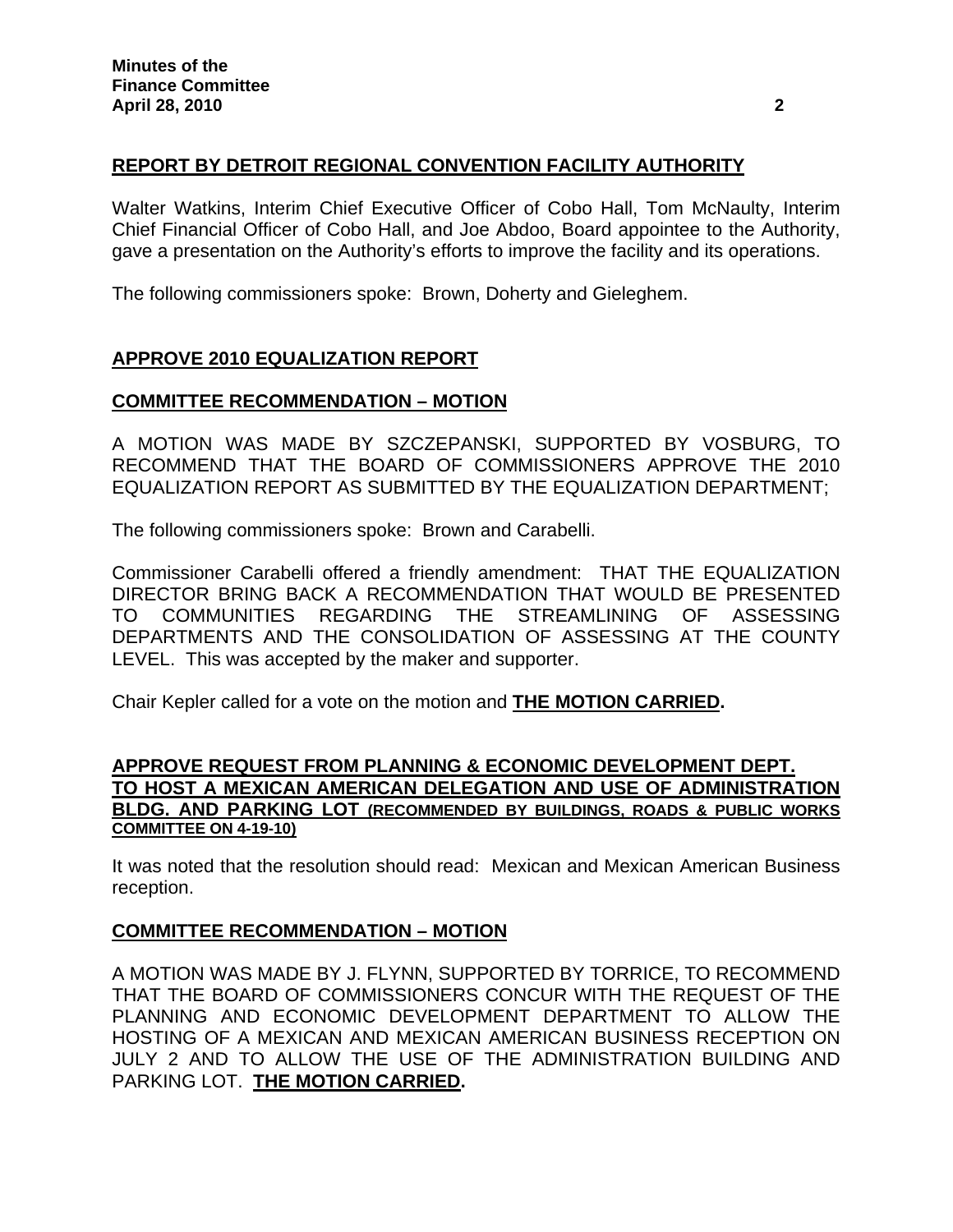# **APPROVE LETTER TO ROAD COMMISSION REQUESTING ASSISTANCE RE: UNIMPROVED SEGMENTS OF THE 70 MILE TRAIL LOOP**

# **COMMITTEE RECOMMENDATION – MOTION**

A MOTION WAS MADE BY CAMPHOUS-PETERSON, SUPPORTED BY CARABELLI, TO RECOMMEND THAT THE BOARD OF COMMISSIONERS APPROVE A LETTER BE SENT TO THE ROAD COMMISSION REGARDING THE ENGINEERING AND CREATION OF DRAWING AND DOCUMENTS NECESSARY TO OBTAIN CONSTRUCTION FIRMS TO FINISH THE UNIMPROVED SEGMENTS OF THE 70 MILE TRAIL LOOP.

The following commissioners spoke: Carabelli, Sauger, Duzyj and Rengert.

A ROLL CALL VOTE WAS TAKEN AS FOLLOWS:

VOTING YES WERE ACCAVITTI, BOYLE, BRDAK, BROWN, CAMPHOUS-PETERSON, CARABELLI, CROUCHMAN, DiMARIA, DOHERTY, DUZYJ, D. FLYNN, J. FLYNN, GIELEGHEM, LAMPAR, MIJAC, MOCERI, RENGERT, ROCCA, SAUGER, SZCZEPANSKI, TOCCO, TORRICE, VOSBURG, BRULEY AND KEPLER. THERE WERE 25 "YES" VOTES.

# **THE MOTION CARRIED.**

# **INFORMATION RE: APPROPRIATION FOR CONDUCTING ENVIRONMENT IMPACT STUDY ON SELFRIDGE AIR FIELD LAKE ST. CLAIR SHORE LINE– 70 MILE TRAIL LOOP PROJECT**

Commissioner Bruley explained that this issue is on today's agenda for informational purposes, but will be on tomorrow's Full Board agenda for approval of an appropriation.

John Crumm provided a brief overview and explained the need for an environmental assessment in order to complete the process.

## **MOTION**

A motion was made by Camphous-Peterson, supported by Torrice, to receive and file the information provided. **The Motion Carried.**

# **REPORT BY GILBERT CHANG, FINANCE DIRECTOR, RE: RECOMMENDATIONS TO ENHANCE CURRENT FINANCIAL PLANNING AND REPORTING PROCESS**

Gilbert Chang highlighted his recommendations to enhance current financial planning and reporting processes.

The following commissioners spoke: Vosburg, Brown, Doherty, Moceri, Duzyj and Brdak.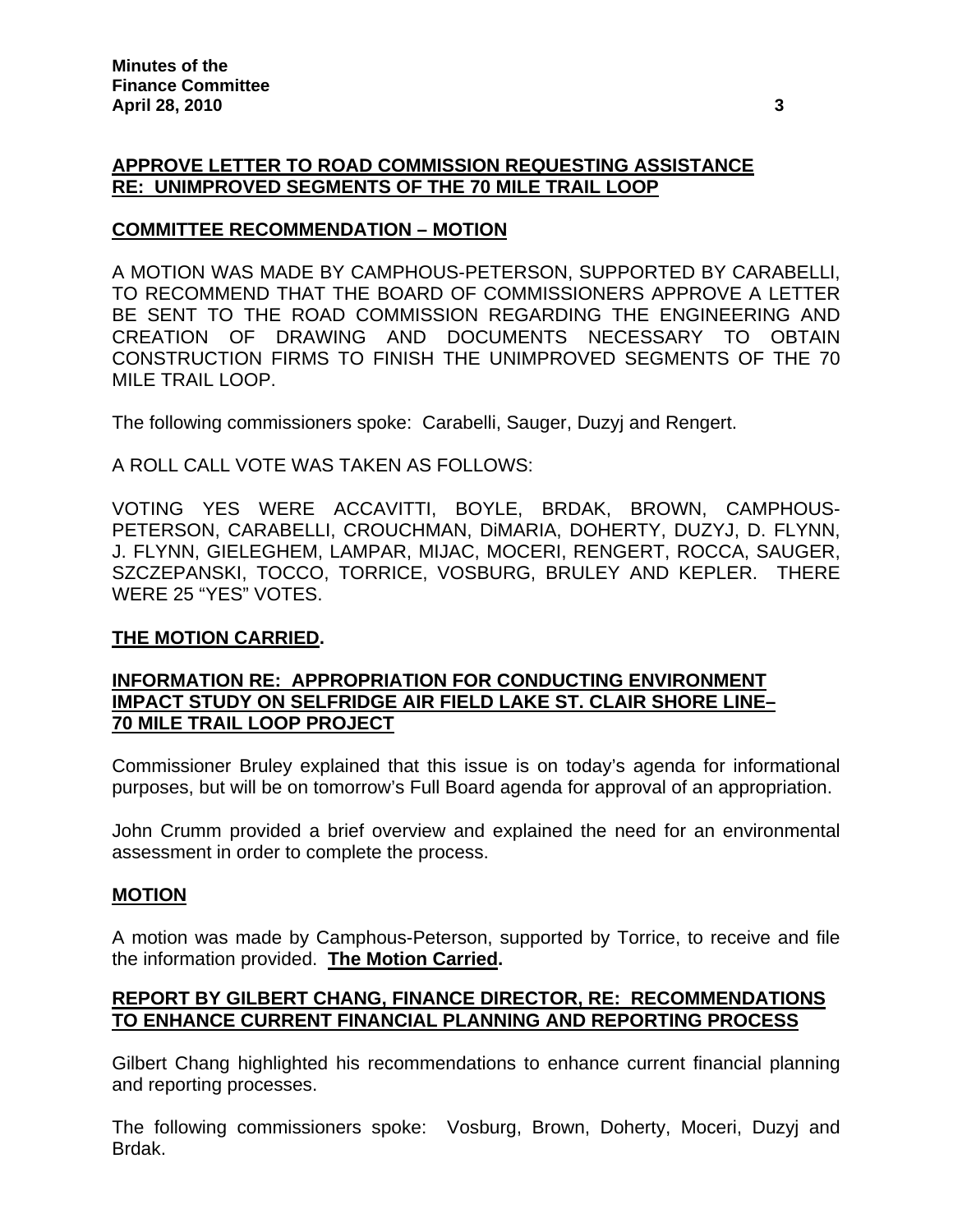## **MOTION**

A motion was made by Vosburg, supported by Camphous-Peterson, to receive and file the report by Gilbert Chang, Finance Director. **The Motion Carried.** 

# **CORRESPONDENCE FROM CONTINENTAL CANTEEN RE: FOOD SERVICE AT JAIL**

## **MOTION**

A motion was made by Vosburg, supported by Doherty, to receive and file the correspondence from Continental Canteen regarding food service at the Jail.

Michelle Sanborn, Jail Administrator, was present and addressed questions.

The following commissioners spoke: J. Flynn, Camphous-Peterson, Bruley, DiMaria, Gieleghem, Doherty, Brdak and Boyle.

Chair Kepler called for a vote on the motion and **The Motion Carried.** 

#### **APPOINTMENTS OF LAW FIRMS**

#### **MOTION**

A motion was made by Duzyj, supported by DiMaria, to concur in the appointment of the following law firms:

Cummings McClorey Davis & Acho, PLC to represent County of Macomb in the litigation entitled Timothy Barkovic v Township of Shelby, Officer Terrance Hogan, County of Macomb, Sheriff Mark Hackel and John Doe Police Officers and

McConaghy and Nyovich, PLLC to represent County of Macomb in the litigation entitled Rita Kendzierski, et al v County of Macomb.

#### **The Motion Carried.**

## **TRAVEL REQUESTS**

#### **MOTION**

A motion was made by Doherty, supported by Lampar, to approve the travel requests, as submitted.

The following commissioner spoke: Doherty.

Chair Kepler called for a vote on the motion and **The Motion Carried.**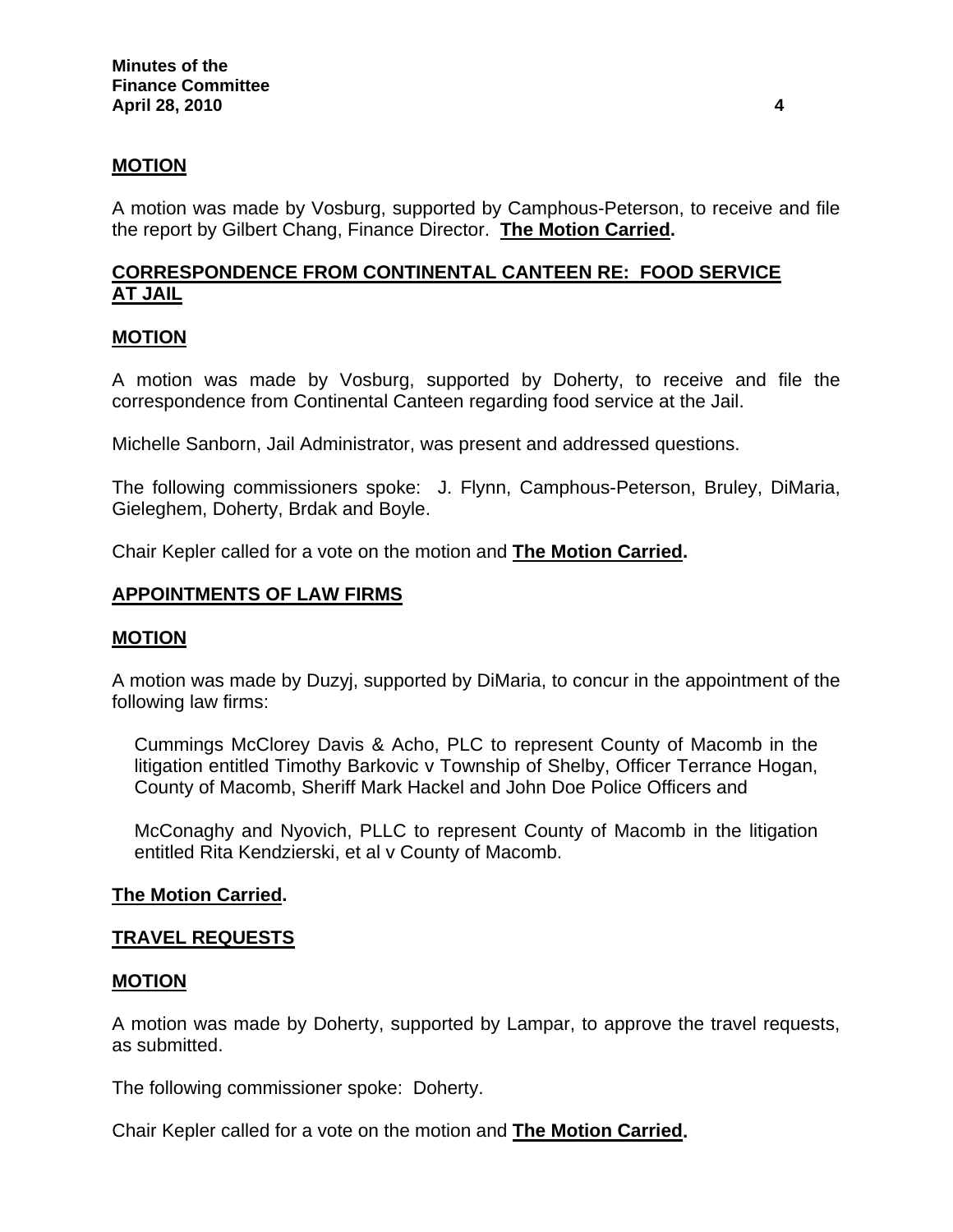## **RESOLUTIONS**

A revised resolution was provided for 14a (calling for a millage election for public transportation services).

## **COMMITTEE RECOMMENDATION – MOTION**

A MOTION WAS MADE BY DUZYJ, SUPPORTED BY VOSBURG, TO RECOMMEND THAT THE BOARD OF COMMISSIONERS ADOPT THE FOLLOWING RESOLUTIONS:

A) CALLING FOR A MILLAGE ELECTION FOR PUBLIC TRANSPORTATION SERVICES **(OFFERED BY BOARD CHAIRMAN ON BEHALF OF BOARD);** 

B) COMMENDING RICK REPICKY – RETIREMENT AS SUPERINTENDENT OF FRASER PUBLIC SCHOOLS **(OFFERED BY D. FLYNN AND TOCCO);** 

C) COMMENDING MARK RUDOLPH ON HIS SERVICE TO THE COMMUNITY IN THE FAMILIES AGAINST NARCOTICS CLUB **(OFFERED BY TOCCO);** 

D) COMMENDING MARIE MARSH – 100TH BIRTHDAY **(OFFERED BY BRDAK, CARABELLI AND VOSBURG);** 

E) ENCOURAGING SUPPORT AND UTILIZATION OF FEDERALLY FUNDED SCHOOL BREAKFAST PROGRAMS **(OFFERED BY D. FLYNN);** 

F) COMMENDING CHIEF DAN HAGEN – RETIREMENT FROM EASTPOINTE FIRE DEPARTMENT **(OFFERED BY DiMARIA);** 

G) CELEBRATING THE 60<sup>TH</sup> ANNIVERSARY OF THE UKRAINIAN SPORT CLUB CHERNYK **(OFFERED BY DUZYJ)** AND

H) CONGRATULATING ALICE MOLLISON – 90TH BIRTHDAY **(OFFERED BY DiMARIA AND DOHERTY)**.

Commissioner Szczepanski requested separation of A.

Chair Kepler called for a vote on all resolutions, with the exception of A, and **THE MOTION CARRIED.**

## Resolution Calling for Millage Election for Public Transportation Services

The following commissioner spoke: Szczepanski.

Chair Kepler called for a vote to approve the resolution and **THE MOTION CARRIED WITH SZCZEPANSKI VOTING "NO."**